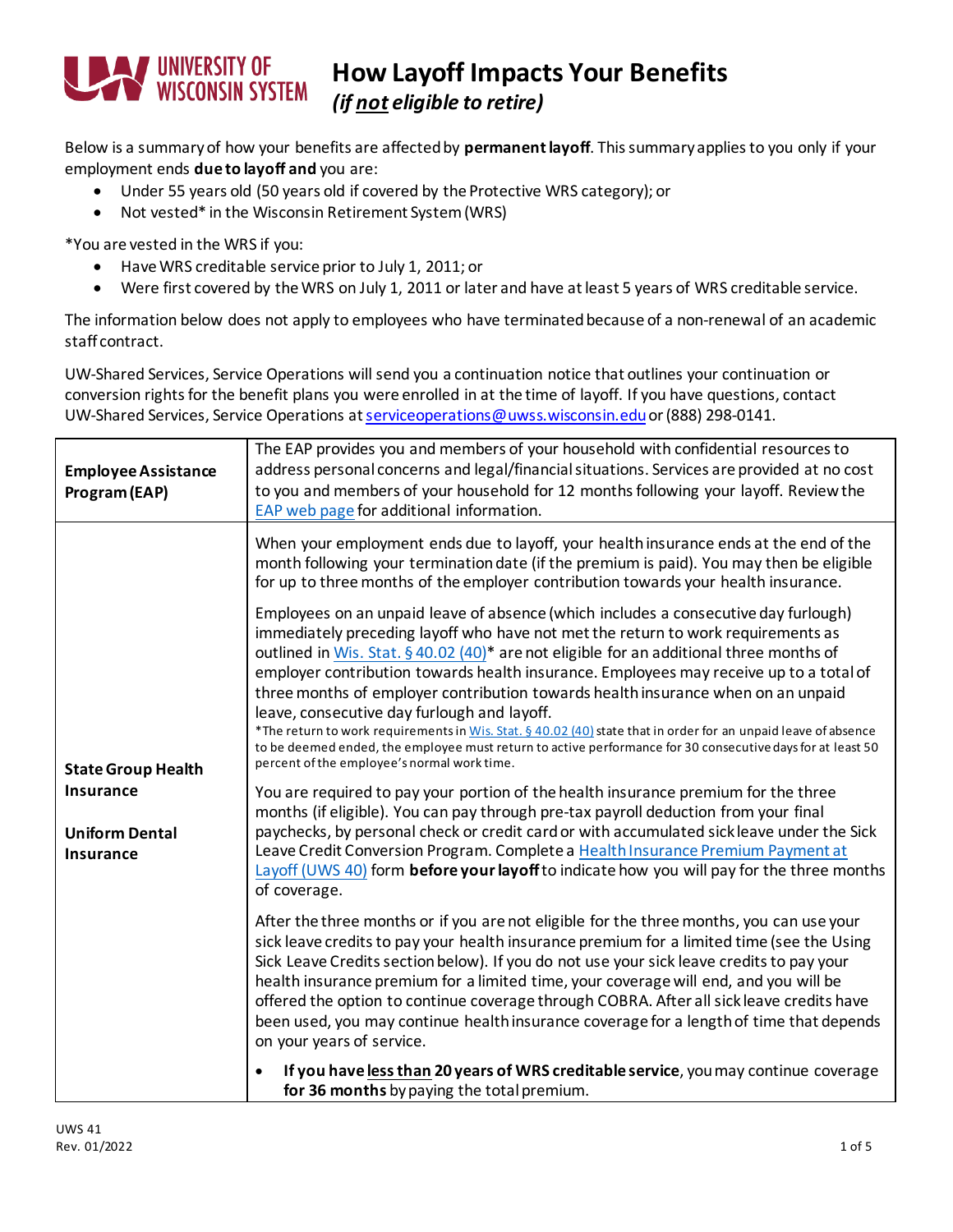

## **How Layoff Impacts Your Benefits**

*(if not eligible to retire)*

|                                                         | If you have at least 20 years of WRS creditable service, you may continue coverage<br>$\bullet$<br>indefinitely by paying the total premium.                                                                                                                                                                                                                                                                                                                                                                             |
|---------------------------------------------------------|--------------------------------------------------------------------------------------------------------------------------------------------------------------------------------------------------------------------------------------------------------------------------------------------------------------------------------------------------------------------------------------------------------------------------------------------------------------------------------------------------------------------------|
|                                                         | If you are enrolled in a High Deductible Health Plan (HDHP), you are required to remain<br>enrolled in the Health Savings Account (HSA). See the HSA section for more information.                                                                                                                                                                                                                                                                                                                                       |
|                                                         | If your employment ends due to layoff and you are receiving the Opt-Out Incentive, your<br>incentive payment ends at the end of the month in which your employment ends.                                                                                                                                                                                                                                                                                                                                                 |
| <b>Preventive Dental</b><br><b>Insurance</b>            | Coverage ends at the end of the month in which your employment terminates.                                                                                                                                                                                                                                                                                                                                                                                                                                               |
|                                                         | You may continue coverage by submitting a continuation notice and application to the<br>dental insurance carrier within 60 days of the coverage end date or the receipt of your<br>continuation notice, whichever is later.                                                                                                                                                                                                                                                                                              |
| <b>Supplemental Dental</b><br><b>Insurance</b>          | If you have less than 20 years of WRS creditable service, you may continue coverage<br>for up to 18 months by paying the premium.                                                                                                                                                                                                                                                                                                                                                                                        |
|                                                         | If you have at least 20 years of WRS creditable service, you may continue coverage<br>$\bullet$<br>for life if you do not take a separation benefit and you pay the premium.                                                                                                                                                                                                                                                                                                                                             |
|                                                         | Coverage ends at the end of the month in which your employment terminates.                                                                                                                                                                                                                                                                                                                                                                                                                                               |
| <b>Vision Insurance</b>                                 | You may continue coverage through COBRA for 18 months by submitting a continuation<br>notice and application to the vision insurance carrier within 60 days of the coverage end<br>date or the receipt of continuation notice, whichever is later.                                                                                                                                                                                                                                                                       |
|                                                         | Coverage ends at the end of the month in which your employment terminates (if the<br>premium is paid).                                                                                                                                                                                                                                                                                                                                                                                                                   |
|                                                         | If you have less than 20 years of WRS creditable service, you and any eligible dependents<br>covered under Spouse & Dependent coverage (if applicable) may be eligible to convert<br>coverage to an individual policy by submitting a conversion application and first month's<br>premium directly to the insurance plan carrier within 31 days of your coverage end date.<br>For a conversion application, contact UW-Shared Services, Service Operations at<br>serviceoperations@uwss.wisconsin.edu or (888) 298-0141. |
| <b>State Group Life</b>                                 | If you have at least 20 years of WRS creditable service:                                                                                                                                                                                                                                                                                                                                                                                                                                                                 |
| <b>Insurance</b>                                        | You may be eligible to continue coverage indefinitely by submitting a continuation<br>application directly to the Department of Employee Trust Funds (ETF) within 31 days<br>of your coverage end date. For a continuation application, contact UW-Shared<br>Services, Service Operations at service operations @ uwss.wisconsin.edu or (888) 298-<br>0141.                                                                                                                                                              |
|                                                         | If you have Spouse & Dependent coverage, any covered dependents may be eligible to<br>$\bullet$<br>convert coverage to an individual policy by submitting a conversion application and<br>first month's premium directly to the insurance plan carrier within 31 days of your<br>coverage end date. For a conversion application, contact UW-Shared Services, Service<br>Operations at serviceoperations@uwss.wisconsin.edu or (888) 298-0141.                                                                           |
|                                                         | Coverage ends at the end of the month in which your employment terminates.                                                                                                                                                                                                                                                                                                                                                                                                                                               |
| <b>Individual &amp; Family Life</b><br><b>Insurance</b> | You may convert your coverage to an individual policy by submitting a conversion<br>application and first month's premium directly to the insurance plan carrier within 31 days                                                                                                                                                                                                                                                                                                                                          |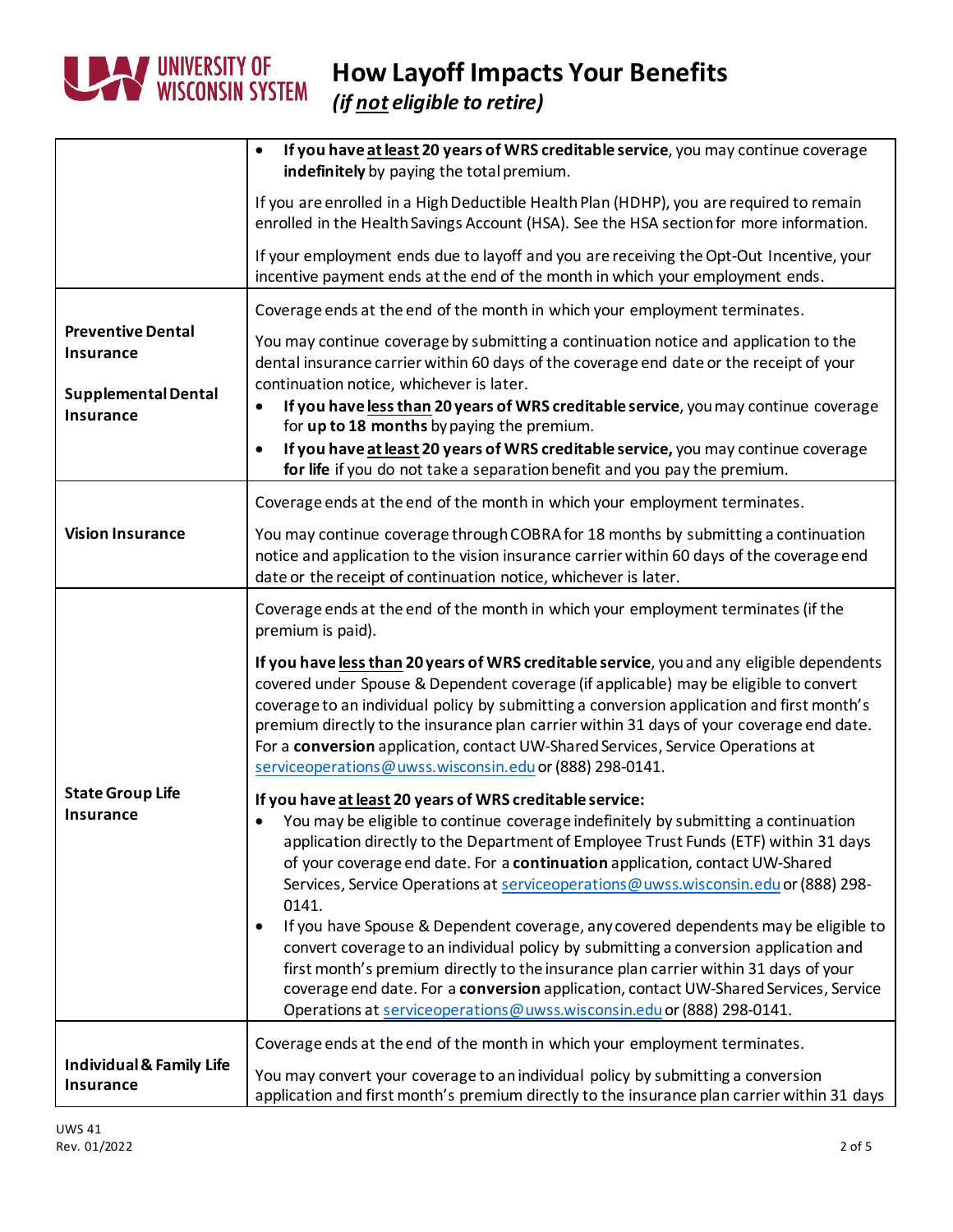

|                                                                                                  | of your coverage end date. For a conversion application, contact UW-Shared Services,<br>Service Operations at serviceoperations@uwss.wisconsin.edu or (888) 298-0141.                                                                                                                                                                                                                                                                                                                                                                                                                                                                                                                                                                                             |
|--------------------------------------------------------------------------------------------------|-------------------------------------------------------------------------------------------------------------------------------------------------------------------------------------------------------------------------------------------------------------------------------------------------------------------------------------------------------------------------------------------------------------------------------------------------------------------------------------------------------------------------------------------------------------------------------------------------------------------------------------------------------------------------------------------------------------------------------------------------------------------|
|                                                                                                  | Coverage ends at the end of the month in which your employment terminates.                                                                                                                                                                                                                                                                                                                                                                                                                                                                                                                                                                                                                                                                                        |
| UW Employees, Inc. Life<br><b>Insurance</b>                                                      | You may convert your coverage to an individual policy by submitting a conversion<br>application and first month's premium directly to the insurance plan carrier within 31 days<br>of your coverage end date. For a conversion application, contact UW-Shared Services,<br>Service Operations at serviceoperations@uwss.wisconsin.edu or (888) 298-0141.                                                                                                                                                                                                                                                                                                                                                                                                          |
| <b>University Insurance</b><br><b>Association (UIA) Life</b>                                     | Coverage continues until December 31 <sup>st</sup> following your termination date provided the<br>premium is paid through that date.                                                                                                                                                                                                                                                                                                                                                                                                                                                                                                                                                                                                                             |
| <b>Insurance</b><br>(Faculty, Academic Staff<br>or Limited employees<br>only)                    | You may convert your coverage to an individual policy by submitting a conversion<br>application and first month's premium directly to the plan carrier within 31 days of your<br>coverage end date. Contact UW-Shared Services, Service Operations at<br>serviceoperations@uwss.wisconsin.edu or (888) 298-0141 for a conversion application.                                                                                                                                                                                                                                                                                                                                                                                                                     |
| <b>Accidental Death &amp;</b><br><b>Dismemberment</b><br>(AD&D) Insurance                        | Coverage ends at the end of the month in which your employment terminates.                                                                                                                                                                                                                                                                                                                                                                                                                                                                                                                                                                                                                                                                                        |
|                                                                                                  | You may convert your coverage to an individual policy by contacting the plan carrier<br>(Zurich American Insurance Company) at (800) 834-1959 within 60 days of your coverage<br>end date (reference UW System Policy # GTU-8364005).                                                                                                                                                                                                                                                                                                                                                                                                                                                                                                                             |
|                                                                                                  | Coverage ends at the end of the month in which your employment terminates.                                                                                                                                                                                                                                                                                                                                                                                                                                                                                                                                                                                                                                                                                        |
| <b>Accident Insurance</b>                                                                        | You may continue coverage by submitting a portability form and first month's premium<br>payment to the insurance plan carrier within 31 days of the date you were notified of your<br>continuation rights or the date coverage ends, whichever is later. If you have attained age<br>70, were not actively at work due to sickness or injury on the date immediately preceding<br>your portability date, you are not eligible to continue coverage.                                                                                                                                                                                                                                                                                                               |
|                                                                                                  | When you are laid off, you will receive a continuation notice and portability application<br>from plan carrier that outlines your continuation rights. For additional information,<br>contact the plan carrier (Securian) at (866) 295-8690 or madisonbranch@securian.com.                                                                                                                                                                                                                                                                                                                                                                                                                                                                                        |
| <b>Income Continuation</b><br>Insurance (ICI)                                                    | Coverage ends on the date employment terminates.                                                                                                                                                                                                                                                                                                                                                                                                                                                                                                                                                                                                                                                                                                                  |
| <b>Flexible Spending</b><br><b>Account</b><br>(Health Care FSA and<br><b>Dependent Day Care)</b> | Health Care FSA: If you do not contribute your annual election amount, coverage ends at<br>the end of the month in which your last FSA contribution was deducted. If you only have<br>carryover FSA funds from a prior plan year and did not participate in the current plan year,<br>your coverage ends on your layoff date. Any expenses incurred after your layoff date will<br>not be reimbursed. You may continue coverage by:<br>Contributing the remainder of your election pre-tax from your final paycheck; or<br>$\bullet$<br>Contributing after-tax by submitting funds to ETF directly (contact UW-Shared<br>$\bullet$<br>Services, Service Operations at serviceoperations@uwss.wisconsin.edu or (888) 298-<br>0141 for a continuation application). |
|                                                                                                  | If you contribute your full annual election, you may incur expenses through December 31st.<br>In addition, you will be eligible to carry over up to the allowed carryover limit to the<br>following plan year. Any unused funds in the carryover year will be forfeited.                                                                                                                                                                                                                                                                                                                                                                                                                                                                                          |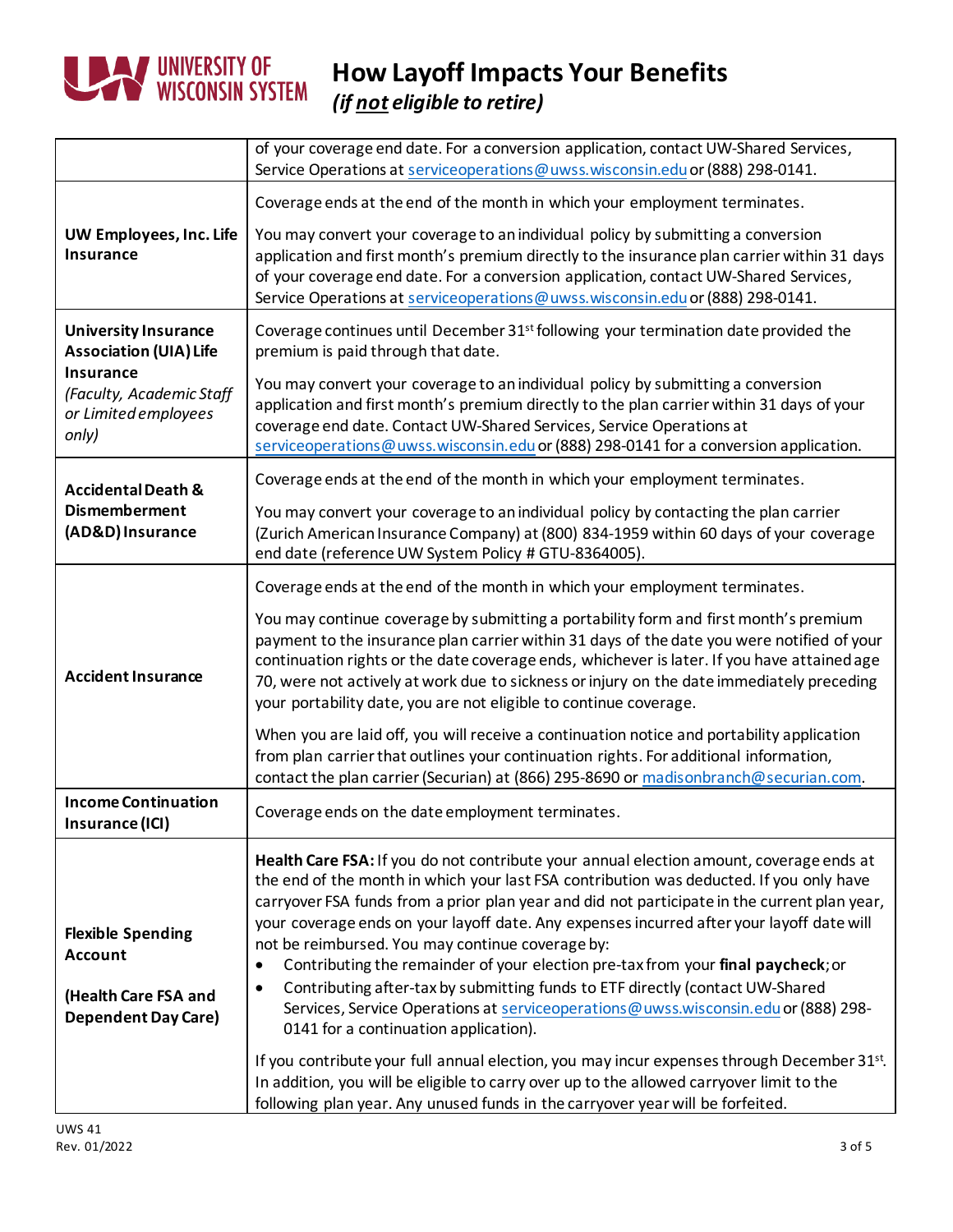

## **How Layoff Impacts Your Benefits** *(if not eligible to retire)*

|                                                                    | Dependent Day Care: Upon the end of your employment, you cannot continue dependent<br>day care contributions. You can continue to request reimbursement for eligible expenses<br>until you exhaust your account or until the end of the plan year, whichever comes first.                                                                                                                                                                                                                                                              |
|--------------------------------------------------------------------|----------------------------------------------------------------------------------------------------------------------------------------------------------------------------------------------------------------------------------------------------------------------------------------------------------------------------------------------------------------------------------------------------------------------------------------------------------------------------------------------------------------------------------------|
| <b>Health Savings Account</b><br>(HSA)                             | You must remain enrolled in the HSA if you continue to be enrolled in a State of WI High<br>Deductible Health Plan (HDHP) after layoff. You may continue to contribute to your HSA;<br>however, not through payroll. You must work directly with the HSA administrator to<br>coordinate your contributions, which will occur on a post-tax basis. You may not continue<br>to contribute to your HSA if you do not remain enrolled in the HDHP or are enrolled in any<br>other non-HDHP (including Medicare).                           |
|                                                                    | Once you are no longer enrolled in a State of WI HDHP or become enrolled in any other<br>non-HDHP (including Medicare), you may no longer contribute to your State of WI HSA.                                                                                                                                                                                                                                                                                                                                                          |
| (applicable only if<br>enrolled in High<br>Deductible Health Plan) | After your layoff, you will continue to receive the HSA employer contribution for three<br>months if you continue your HDHP (if you are eligible for the three months of health<br>insurance with the employer contribution). After the employer contribution ends, you will<br>then be responsible for a monthly administration fee which will be automatically deducted<br>from your account. If your account reaches a zero balance and there are no additional<br>deposits, your HSA will automatically be closed after 13 months. |
|                                                                    | Once you turn 65, you can continue to use your account tax-free for qualified medical,<br>dental and vision expenses.                                                                                                                                                                                                                                                                                                                                                                                                                  |
|                                                                    |                                                                                                                                                                                                                                                                                                                                                                                                                                                                                                                                        |
|                                                                    | If vested, you may take a separation benefit at any time before you reach retirement age<br>of 55 (50 for Protectives) or wait until you reach retirement age to take a retirement<br>benefit.                                                                                                                                                                                                                                                                                                                                         |
|                                                                    | If not vested, you are only eligible to receive a separation benefit. You may apply for a<br>separation benefit at any time after termination.                                                                                                                                                                                                                                                                                                                                                                                         |
| <b>Wisconsin Retirement</b><br>System (WRS)                        | See the ETF brochure, Separation Benefits (ET-3101), for additional information.                                                                                                                                                                                                                                                                                                                                                                                                                                                       |
|                                                                    | If you take a separation benefit, you will lose all employer contributions in your account<br>and your years of WRS service.                                                                                                                                                                                                                                                                                                                                                                                                           |
|                                                                    | Generally, it's in your best interest to leave your contributions in the WRS. If you take a<br>separation benefit and later return to state employment, you must re-serve any waiting<br>periods for benefits.                                                                                                                                                                                                                                                                                                                         |
| UW 403(b)                                                          | Contributions end automatically with your last paycheck.                                                                                                                                                                                                                                                                                                                                                                                                                                                                               |
| Supplemental<br><b>Retirement Program</b><br>(SRP)                 | Contact your 403(b) SRP recordkeeper for information about your account and distribution<br>options.                                                                                                                                                                                                                                                                                                                                                                                                                                   |
| <b>Wisconsin Deferred</b>                                          | Contributions end automatically with your last paycheck.                                                                                                                                                                                                                                                                                                                                                                                                                                                                               |